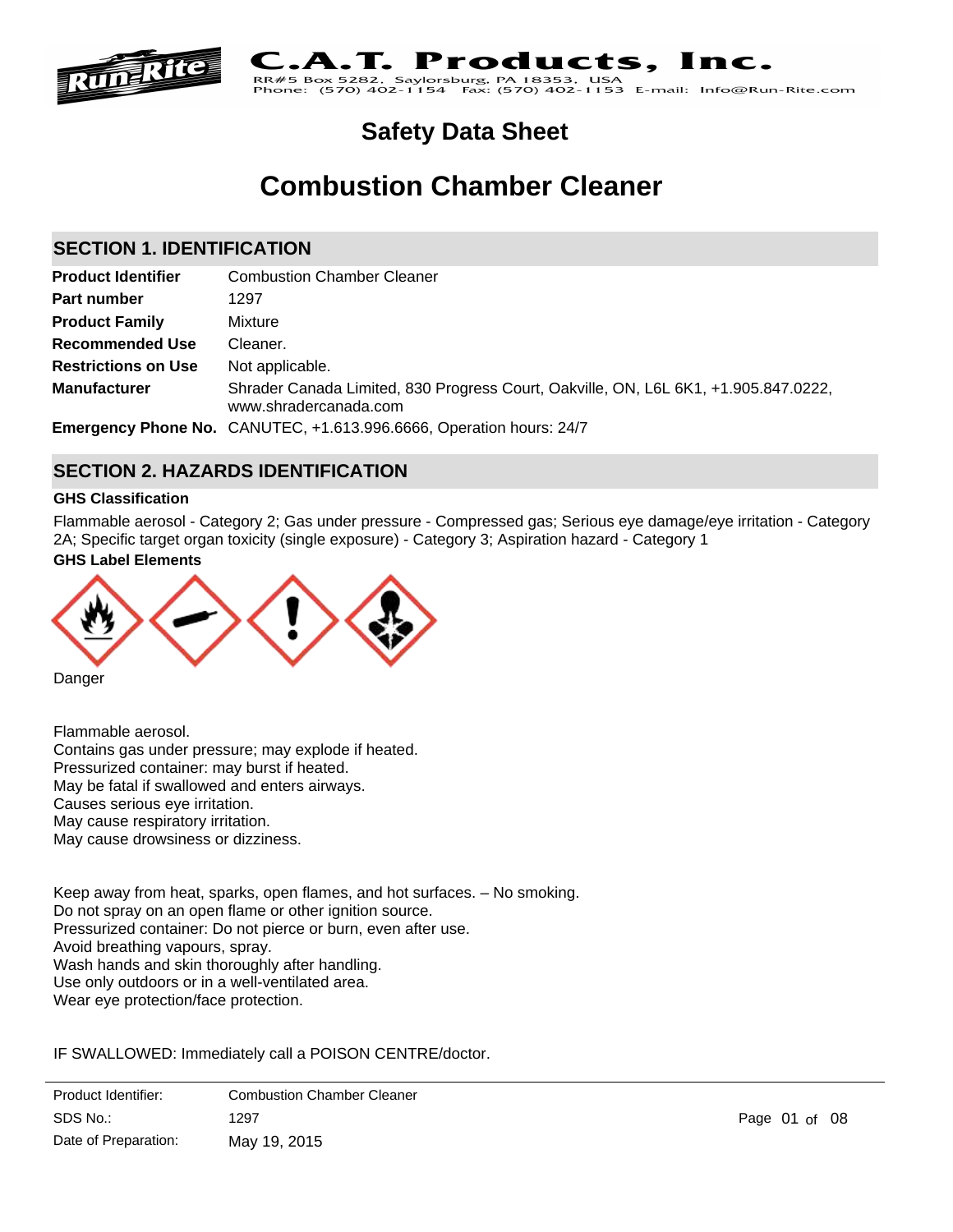IF INHALED: Remove person to fresh air and keep comfortable for breathing. IF IN EYES: Rinse cautiously with water for several minutes. Remove contact lenses, if present and easy to do. Continue rinsing. Call a POISON CENTRE/doctor if you feel unwell. Do NOT induce vomiting. If eye irritation persists: Get medical advice/attention.

Store in a well-ventilated place. Keep container tightly closed. Store locked up. Protect from sunlight. Do not expose to temperatures exceeding 50 °C/122 °F.

Dispose of contents/container in accordance with local, regional, national and international regulations.

# **SECTION 3. COMPOSITION/INFORMATION ON INGREDIENTS**

Mixture:

| <b>Chemical Name</b>                      | <b>CAS No.</b> | $\%$        | <b>Other Identifiers</b> |
|-------------------------------------------|----------------|-------------|--------------------------|
| Light aromatic solvent naphtha            | 64742-95-6     | $10 - 30$   |                          |
| 1,2,4-Trimethylbenzene                    | 95-63-6        | $10 - 30$   |                          |
| Liquified petroleum gas                   | 68476-85-7     | $7 - 13$    |                          |
| Oleic acid                                | 112-80-1       | $7 - 13$    |                          |
| 2-Butoxyethanol                           | 111-76-2       | $5 - 10$    |                          |
| Methyl isobutyl carbinol                  | $108 - 11 - 2$ | $5 - 10$    |                          |
| 1,3,5-Trimethylbenzene                    | 108-67-8       | $1 - 5$     |                          |
| Hydrotreated, heavy naphthenic distillate | 64742-52-5     | $1 - 5$     |                          |
| Hydrotreated light naphthenic distillate  | 64742-53-6     | $1 - 5$     |                          |
| Xylene (mixed isomers)                    | 1330-20-7      | $1 - 5$     |                          |
| Diethylbenzene (mixed isomers)            | 25340-17-4     | $1 - 5$     |                          |
| Cumene                                    | 98-82-8        | $1 - 5$     |                          |
| Ammonium hydroxide                        | 1336-21-6      | $0.1 - 1.0$ |                          |

#### **Notes**

Concentrations are expressed in % volume/volume.

# **SECTION 4. FIRST-AID MEASURES**

#### **First-aid Measures**

## **Inhalation**

Move to fresh air. Get medical advice/attention if you feel unwell or are concerned.

#### **Skin Contact**

Take off immediately contaminated clothing, shoes and leather goods (e.g. watchbands, belts). Wash gently and thoroughly with lukewarm, gently flowing water and mild soap for 5 minutes. Get medical advice/attention if you feel unwell or are concerned.

# **Eye Contact**

Immediately rinse the contaminated eye(s) with lukewarm, gently flowing water for 15-20 minutes, while holding the eyelid(s) open. Remove contact lenses, if present and easy to do. If eye irritation persists, get medical advice/attention.

## **Ingestion**

Do not induce vomiting. Never give anything by mouth if victim is rapidly losing consciousness, or is unconscious or

| Product Identifier:  | <b>Combustion Chamber Cleaner</b> |
|----------------------|-----------------------------------|
| SDS No.:             | 1297                              |
| Date of Preparation: | May 19, 2015                      |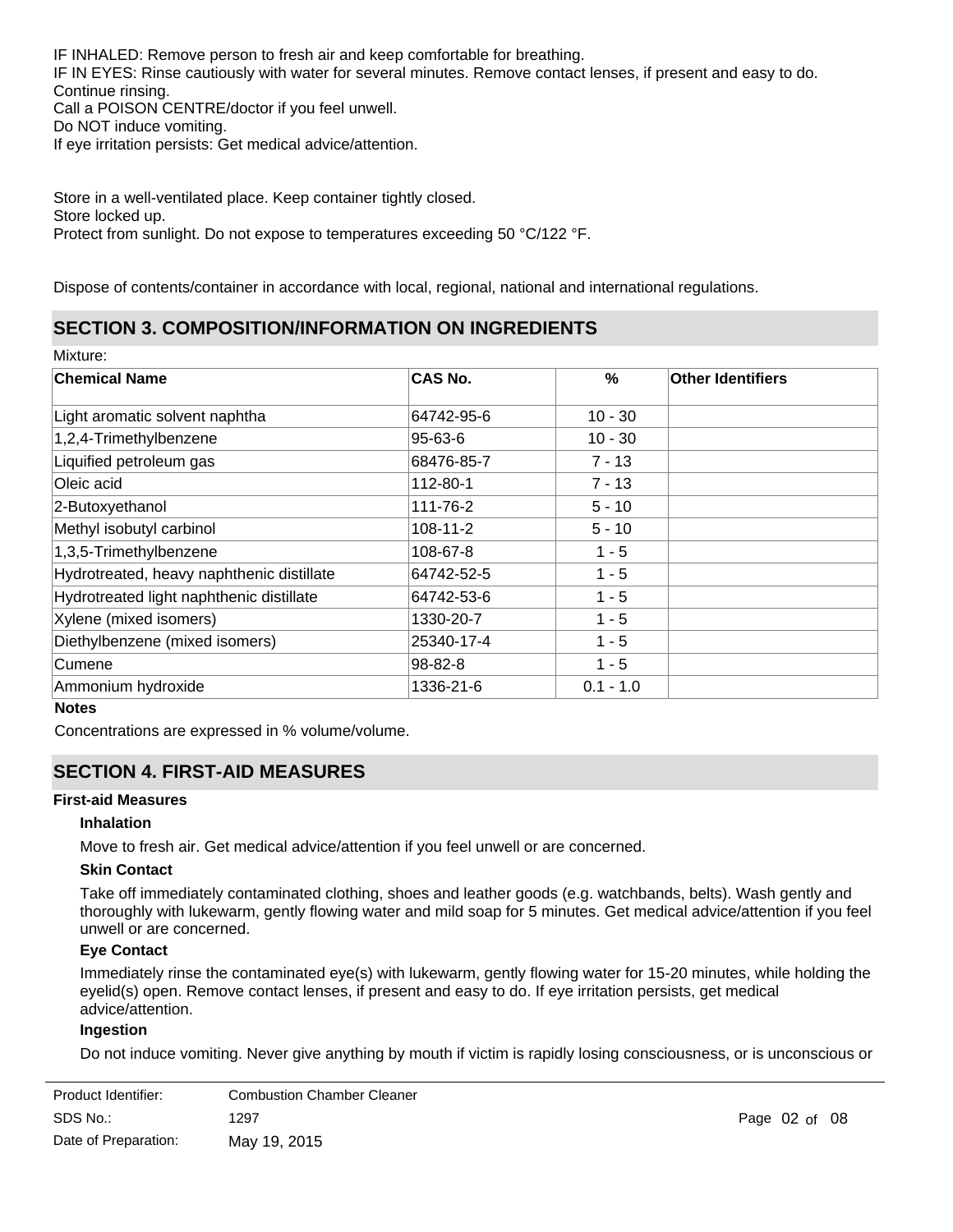convulsing. Do not induce vomiting. Drink two glasses of water. Immediately call a Poison Centre or doctor. **First-aid Comments**

Get medical advice/attention if you feel unwell or are concerned.

# **Most Important Symptoms and Effects, Acute and Delayed**

Not applicable.

**Immediate Medical Attention and Special Treatment**

**Special Instructions**

Not applicable.

**Medical Conditions Aggravated by Exposure**

None known.

# **SECTION 5. FIRE-FIGHTING MEASURES**

# **Extinguishing Media**

**Suitable Extinguishing Media**

Carbon dioxide, dry chemical powder or appropriate foam.

**Unsuitable Extinguishing Media**

Not applicable.

# **Specific Hazards Arising from the Chemical**

Flammable aerosol. vapours are heavier than air, sprayed product will project a flame on contact with an ignition source.

Carbon oxides, and other unidentified organic compounds.

# **Special Protective Equipment and Precautions for Fire-fighters**

Use extreme caution.

Fight fire from a safe distance or a protected location.

# **SECTION 6. ACCIDENTAL RELEASE MEASURES**

# **Personal Precautions, Protective Equipment, and Emergency Procedures**

Use the personal protective equipment recommended in Section 8 of this safety data sheet.

## **Environmental Precautions**

Do not allow into any sewer, on the ground or into any waterway.

## **Methods and Materials for Containment and Cleaning Up**

Contain and soak up spill with absorbent that does not react with spilled product. Place used absorbent into suitable, covered, labelled containers for disposal.

## **Other Information**

Report spills to local health, safety and environmental authorities, as required.

# **SECTION 7. HANDLING AND STORAGE**

## **Precautions for Safe Handling**

Eliminate heat and ignition sources such as sparks, open flames, hot surfaces and static discharge. Post "No Smoking" signs. Only use where there is adequate ventilation. Avoid generating vapours or mists. Avoid breathing in this product. Wash hands thoroughly after handling this material. Containers of this material may contain hazardous residues when "emptied".

## **Conditions for Safe Storage**

Store in an area that is: cool, dry, well-ventilated. Store at temperatures not exceeding: 40°C.

# **SECTION 8. EXPOSURE CONTROLS/PERSONAL PROTECTION**

| Product Identifier:  | <b>Combustion Chamber Cleaner</b> |
|----------------------|-----------------------------------|
| SDS No.:             | 1297                              |
| Date of Preparation: | May 19, 2015                      |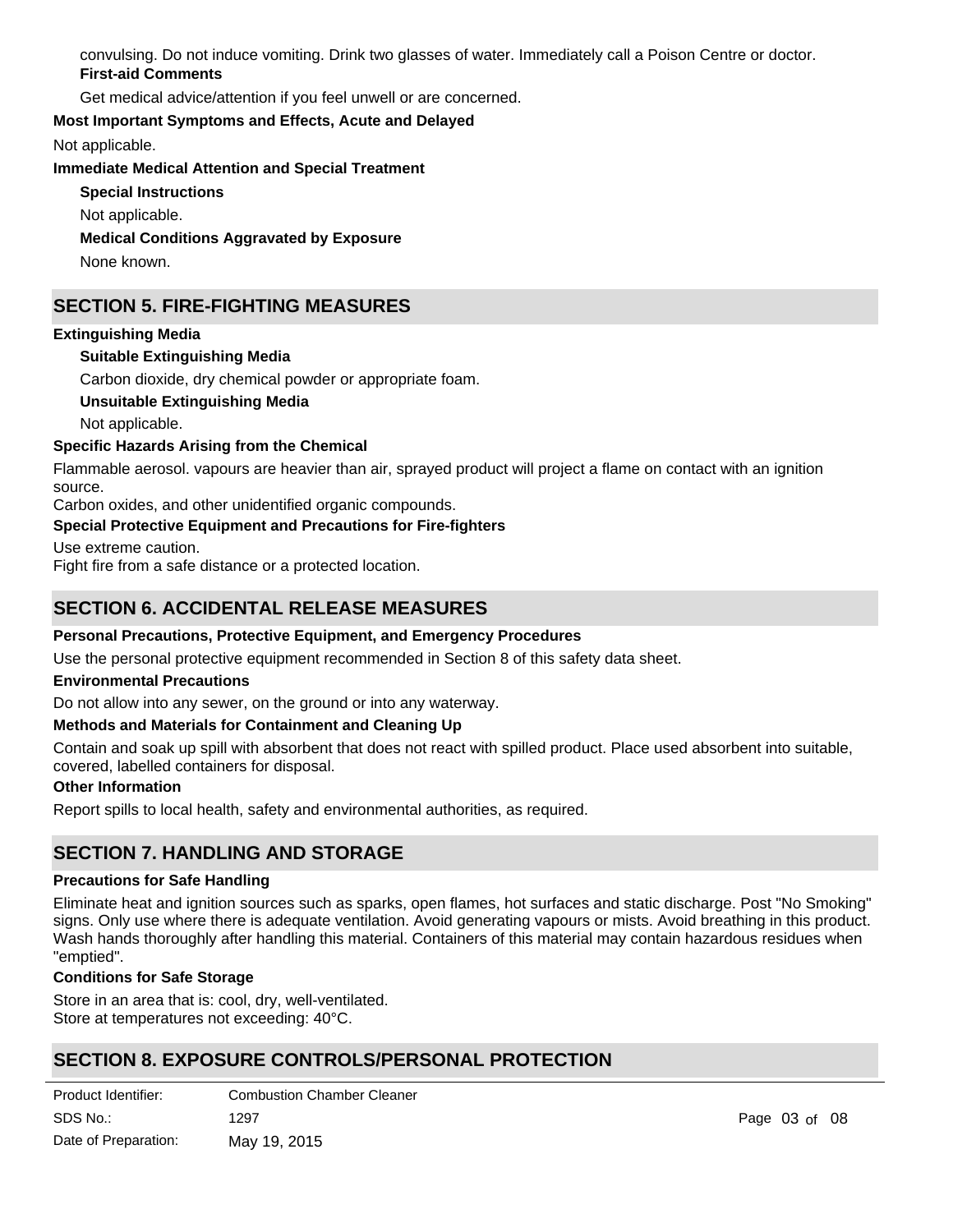#### **Control Parameters**

|                          |                    | <b>ACGIH® TLV®</b> | <b>OSHA PEL</b> |                 |
|--------------------------|--------------------|--------------------|-----------------|-----------------|
| <b>Chemical Name</b>     | <b>TWA</b>         | STEL [C]           | <b>TWA</b>      | <b>Ceiling</b>  |
| 1,2,4-Trimethylbenzene   | 25 ppm             | Not established    | Not established | Not established |
| 2-Butoxyethanol          | 20 ppm A3          | Not established    | 240 mg/m3       | Not established |
| Methyl isobutyl carbinol | 25 ppm Skin        | $ 40$ ppm          | 25 ppm          | Not established |
| 1,3,5-Trimethylbenzene   | 25 ppm             | Not established    | Not established | Not established |
| Xylene (mixed isomers)   | 100 ppm A4         | 150 ppm A4         | 435 mg/m3       | Not established |
| Cumene                   | 50 ppm             | Not established    | 50 ppm          | Not established |
| Ammonium hydroxide       | 25 ppm             | $35$ ppm           | Not established | Not established |
| Calcium hydroxide        | $5 \text{ mg/m}$ 3 | Not established    | 15 mg/m3 *      | Not established |

# **Appropriate Engineering Controls**

Use local exhaust ventilation, if general ventilation is not adequate to control amount in the air.

# **Individual Protection Measures**

# **Eye/Face Protection**

Safety glasses with side shields.

Contact lenses should not be worn.

## **Skin Protection**

Gloves made of: nitrile, neoprene.

#### **Respiratory Protection**

Not normally required if product is used as directed. If the TLV is exceeded, a NIOSH -approved respirator is advised.

# **SECTION 9. PHYSICAL AND CHEMICAL PROPERTIES**

# **Basic Physical and Chemical Properties**

| Appearance                                                   | Clear amber Aerosol.                             |
|--------------------------------------------------------------|--------------------------------------------------|
| Odour                                                        | Ammonia-like                                     |
| <b>Odour Threshold</b>                                       | Not available                                    |
| рH                                                           | 9.0 - 10.5 (5% solution)                         |
| <b>Melting Point/Freezing Point</b>                          | Not available (melting)                          |
| <b>Initial Boiling Point/Range</b>                           | Not available                                    |
| <b>Flash Point</b>                                           | 44 °C (closed cup)                               |
| <b>Evaporation Rate</b>                                      | Not available                                    |
| Flammability (solid, gas)                                    | Extremely flammable aerosol                      |
| <b>Upper/Lower Flammability or</b><br><b>Explosive Limit</b> | Not available (upper); Not available (lower)     |
| <b>Vapour Pressure</b>                                       | Not available                                    |
| Vapour Density (air = 1)                                     | > 1                                              |
| <b>Relative Density (water = 1)</b>                          | 0.890 - 0.922 at 15 °C                           |
| <b>Solubility</b>                                            | Practically insoluble in water                   |
| <b>Partition Coefficient,</b><br>n-Octanol/Water (Log Kow)   | Not available                                    |
| <b>Auto-ignition Temperature</b>                             | Not available                                    |
| <b>Decomposition Temperature</b>                             | Not available                                    |
| <b>Viscosity</b>                                             | $<$ 14 centistokes at 40 $\degree$ C (kinematic) |
| <b>Other Information</b>                                     |                                                  |

**VOCAL AND SERVICE STATE OF A 67 YEAR OLD FINE STATE OF A 67 YEAR OLD FINE STATE OF A 67 YEAR OLD FINE STATE OF** SDS No.: Date of Preparation: 1297 **Page 04 of 08** May 19, 2015 Product Identifier: Combustion Chamber Cleaner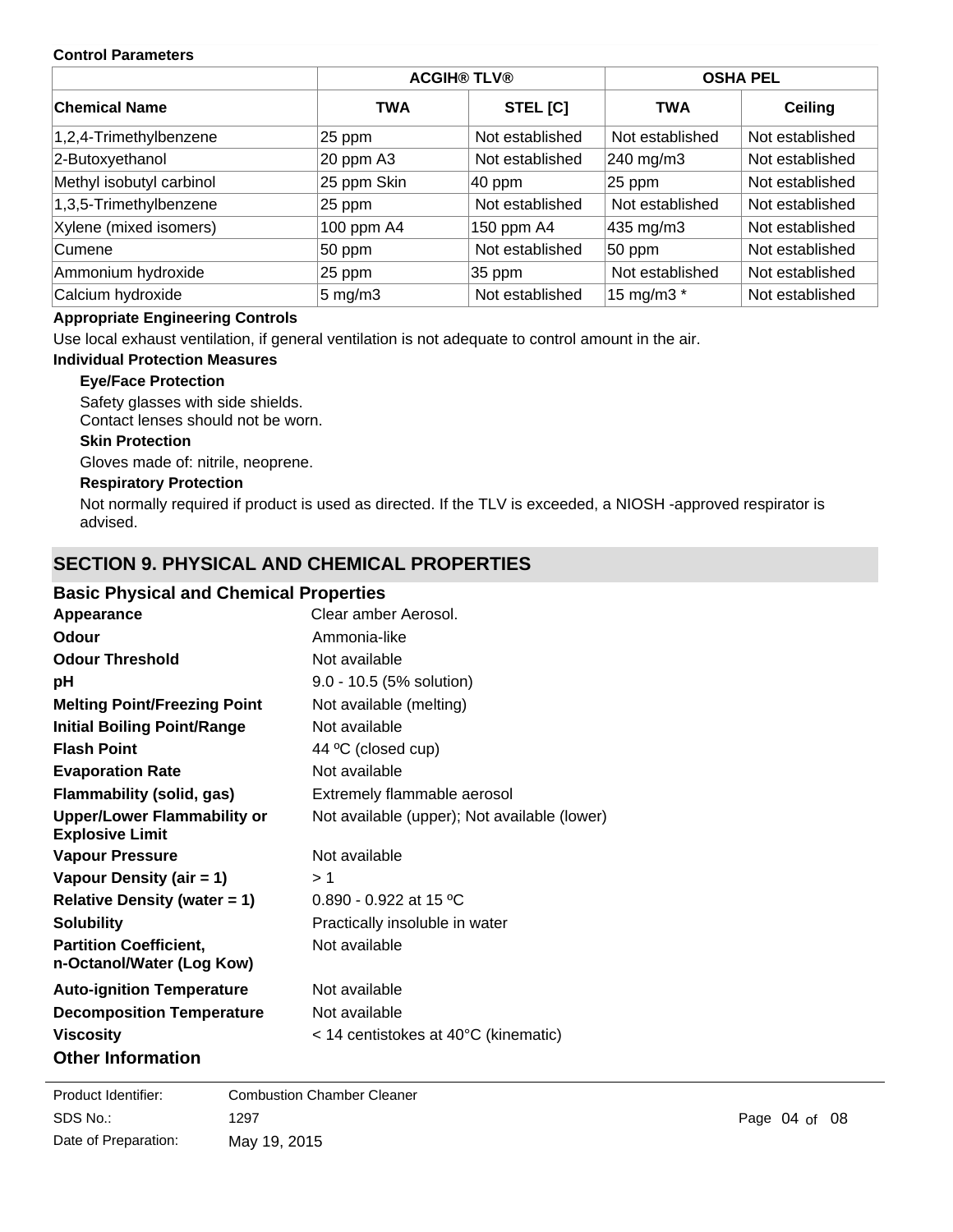# **SECTION 10. STABILITY AND REACTIVITY**

**Chemical Stability** Normally stable. **Conditions to Avoid** Open flames, sparks, static discharge, heat and other ignition sources. **Incompatible Materials** Increased risk of fire and explosion on contact with: strong oxidizing agents (e.g. perchloric acid). **Hazardous Decomposition Products Possibility of Hazardous Reactions** None known. **Reactivity** Not applicable.

Carbon oxides. And other unidentified organic compounds.

# **SECTION 11. TOXICOLOGICAL INFORMATION**

# **Likely Routes of Exposure**

Inhalation. Skin contact. Eye contact. Ingestion.

## **Acute Toxicity**

| <b>Chemical Name</b>                                   | <b>LC50</b>                               | LD50 (oral)                | LD50 (dermal)           |  |
|--------------------------------------------------------|-------------------------------------------|----------------------------|-------------------------|--|
| Light aromatic solvent<br>naphtha                      | $> 14.4$ mg/L (rat) (6-hour)              | 8400 mg/kg (rat)           | > 3160 mg/kg (rabbit)   |  |
| 1,2,4-Trimethylbenzene                                 | 18000 mg/m3 (rat) (4-hour<br>exposure)    | 5000 mg/kg (rat)           | Not available           |  |
| Oleic acid                                             | Not available                             | $>$ 19200 mg/kg (male rat) | Not available           |  |
| 2-Butoxyethanol                                        | 450 ppm (female rat)<br>(4-hour exposure) | 530 mg/kg (female rat)     | 400-500 mg/kg (rabbit)  |  |
| 1,3,5-Trimethylbenzene                                 | 24000 mg/kg (rat) (4-hour<br>exposure)    | Not available              | Not available           |  |
| Hydrotreated, heavy<br>naphthenic distillate           | 2180 mg/m3 (rat) (4-hour<br>exposure)     | > 5000 mg/kg (rat)         | > 2000 mg/kg (rabbit)   |  |
| Hydrotreated light naphthenic<br>distillate            | 2180 mg/m3 (rat)                          | > 5000 mg/kg (rat)         | > 2000 mg/kg (rabbit)   |  |
| Xylene (mixed isomers)                                 | 6350 ppm (male rat)<br>(4-hour exposure)  | 3523 mg/kg (rat)           | $> 1700$ mg/kg (rabbit) |  |
| Diethylbenzene (mixed<br>isomers)                      | > 30000 mg/m3 (mouse)                     | 1200 mg/kg (rat)           | > 5000 mg/kg (rabbit)   |  |
| Cumene                                                 | 39 mg/L (rat) (4-hour<br>exposure)        | 1400 mg/kg (rat)           | 10627 mg/kg (rabbit)    |  |
| Ammonium hydroxide                                     | 3670 ppm (rat) (4-hour<br>exposure)       | 350 mg/kg (rat)            | Not available           |  |
| Daniel i de la dell'estr<br>Combustion Chamber Cleaner |                                           |                            |                         |  |

SDS No.: Date of Preparation: 1297 Page 05 of 08 May 19, 2015 Product Identifier: Combustion Chamber Cleaner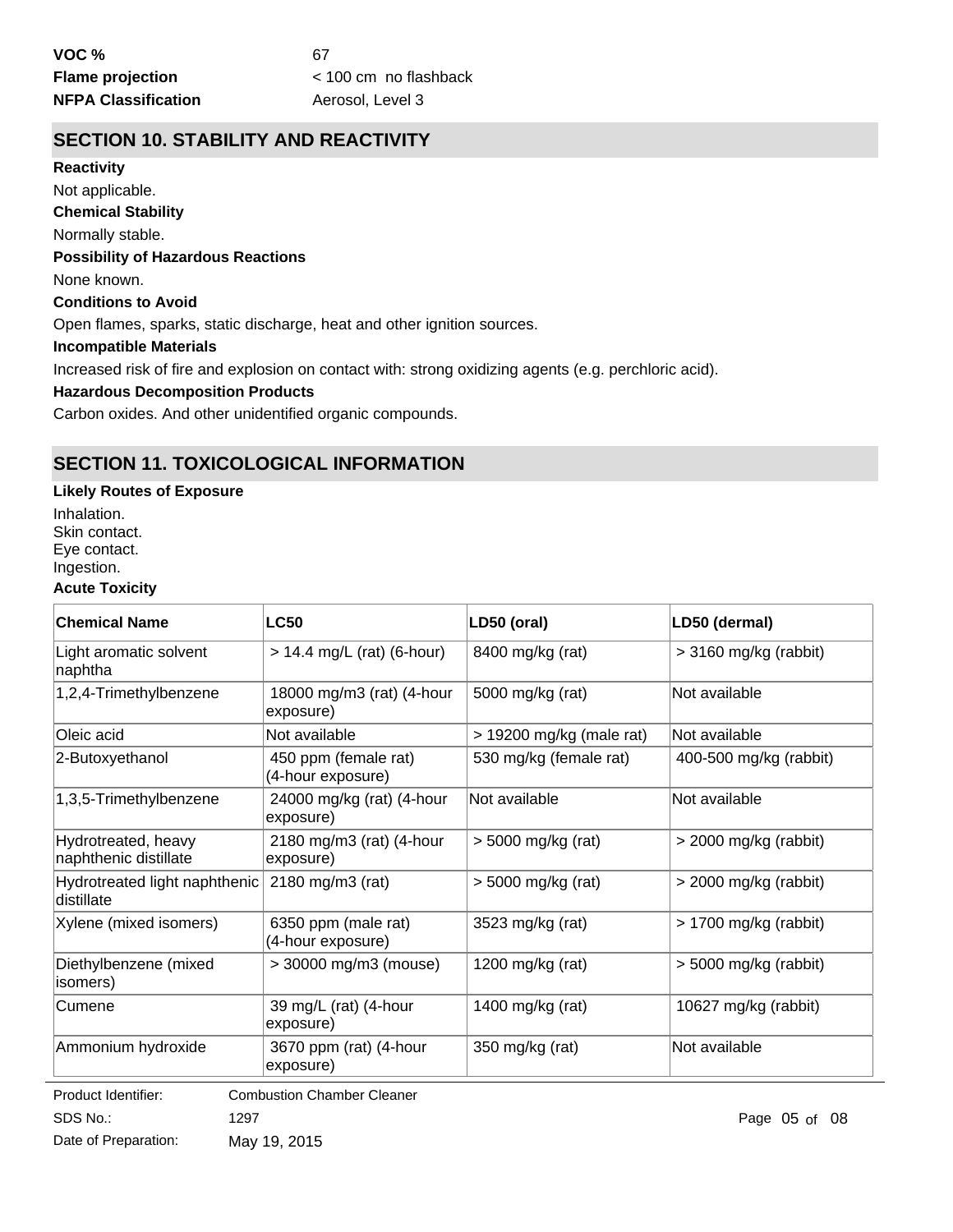| Calcium sulfonate based<br>corrosion inhibitor | Not available  | ∣Not available∶  | <b>Not available</b> |
|------------------------------------------------|----------------|------------------|----------------------|
| Calcium hydroxide                              | Not applicable | 7340 mg/kg (rat) | <b>Not available</b> |

# **Skin Corrosion/Irritation**

Moderate skin irritant.

## **Serious Eye Damage/Irritation**

Mild to moderate irritant.

# **STOT (Specific Target Organ Toxicity) - Single Exposure**

## **Inhalation**

May cause nose and throat irritation.

# **Skin Absorption**

No information was located.

# **Ingestion**

No information was located.

# **Aspiration Hazard**

May be drawn into the lungs (aspirated) if swallowed or vomited.

# **STOT (Specific Target Organ Toxicity) - Repeated Exposure**

No information was located.

# **Respiratory and/or Skin Sensitization**

Not a respiratory sensitizer.

Not a skin sensitizer.

# **Carcinogenicity**

| <b>Chemical Name</b>              | <b>ACGIH®</b>  | <b>IARC</b>   | <b>NTP</b> | <b>OSHA</b> |
|-----------------------------------|----------------|---------------|------------|-------------|
| Light aromatic solvent<br>naphtha | Not Listed     | Not evaluated | Not Listed | Not Listed  |
| Liquified petroleum gas           | Not Listed     | Not Listed    | Not Listed | Not Listed  |
| 2-Butoxyethanol                   | A3             | Group 3       | Not Listed | Not Listed  |
| Xylene (mixed isomers)            | A4             | Group 3       | Not Listed | Not Listed  |
| <b>Cumene</b>                     | Not designated | Group 2B      | Not Listed | Not Listed  |

IARC: Group 3 – Not classifiable as to its carcinogenicity to humans. Has been associated with. (Cumene)

# **Reproductive Toxicity**

# **Development of Offspring**

Animal studies show effects on the offspring. Known to cause: decreased weight. (Cumene)

# **Sexual Function and Fertility**

Conclusions cannot be drawn from the limited studies available.

# **Effects on or via Lactation**

No information was located.

## **Germ Cell Mutagenicity**

Not known to be a mutagen.

No information was located for: Development of Offspring, Sexual Function and Fertility, Effects on or via Lactation, Germ Cell Mutagenicity, Interactive Effects

# **SECTION 12. ECOLOGICAL INFORMATION**

This section is not required by WHMIS. This section is not required by OSHA.

| Product Identifier:  | <b>Combustion Chamber Cleaner</b> |
|----------------------|-----------------------------------|
| SDS No.:             | 1297                              |
| Date of Preparation: | May 19, 2015                      |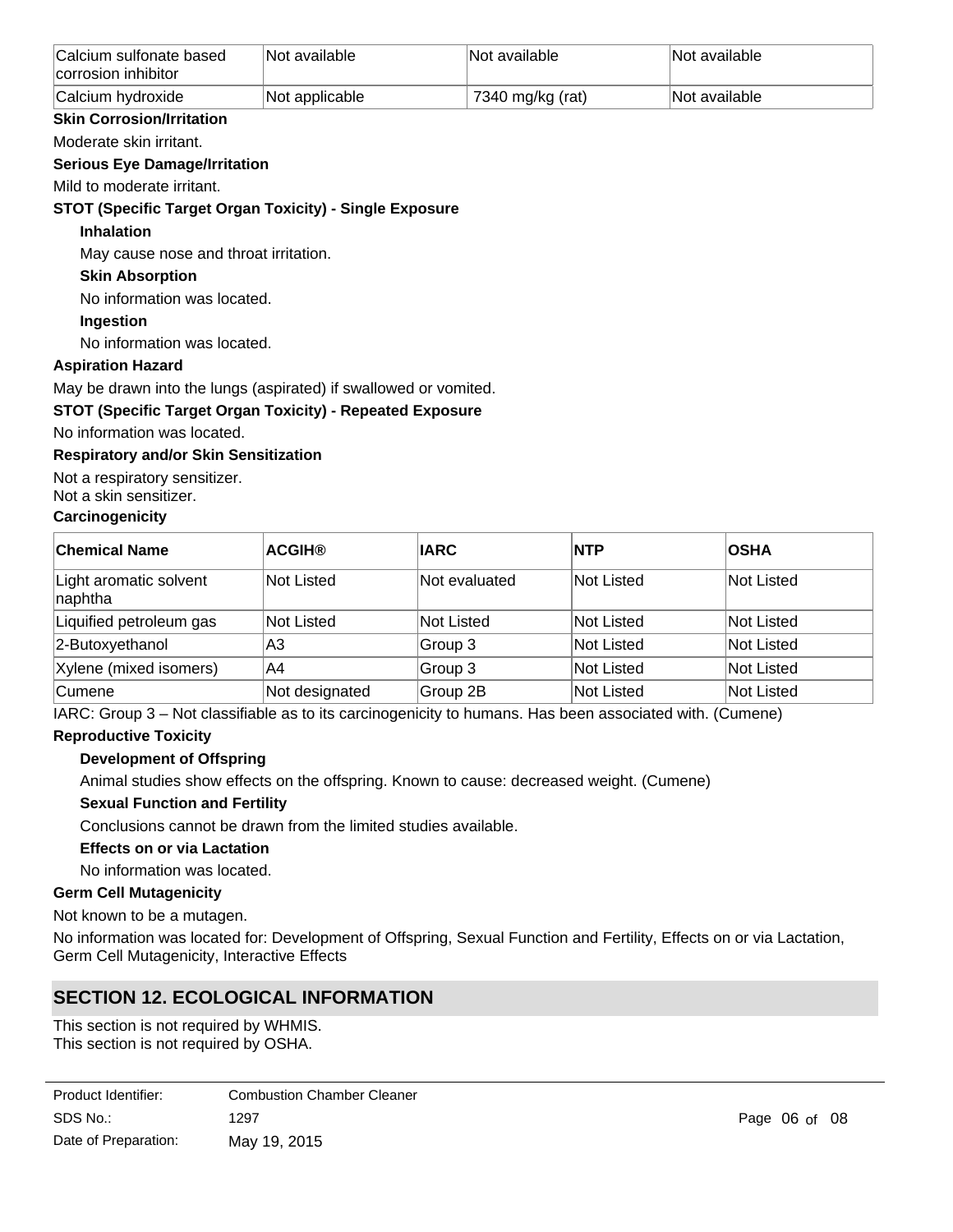# **SECTION 13. DISPOSAL CONSIDERATIONS**

### **Disposal Methods**

Dispose of or recycle empty containers through an approved waste management facility. Empty containers retain product residue. Follow label warnings even if container appears to be empty.

# **SECTION 14. TRANSPORT INFORMATION**

| <b>Regulation</b>      | UN No.  | <b>Proper Shipping Name</b> | <b>Transport Hazard</b><br>Class(es) | <b>Packing</b><br>Group |
|------------------------|---------|-----------------------------|--------------------------------------|-------------------------|
| Canadian TDG           | IUN1950 | ∣Aerosols                   | 2.1                                  | $- - -$                 |
| $\parallel$ IATA (Air) | UN1950  | Aerosols, flammable         | 2.1                                  | $---$                   |
| IMO (Marine)           | UN1950  | Aerosols                    | 2.1                                  | $- - -$                 |

**Special Precautions** Not applicable

#### **for User**

## **Transport in Bulk According to Annex II of MARPOL 73/78 and the IBC Code**

Not applicable

# **Emergency Response** 126 EmS F-D, S-U

**Guide No.**

**Other Information** ICAO/IATA PI Y203/203

Product may ship as LTD QTY if TDG, ICAO/IATA or IMDG Limited Quantity provisions are met.

# **SECTION 15. REGULATORY INFORMATION**

# **Safety, Health and Environmental Regulations**

## **Canada**

# **Domestic Substances List (DSL) / Non-Domestic Substances List (NDSL)**

All ingredients are listed on the DSL/NDSL.

## **CEPA - National Pollutant Release Inventory (NPRI)**

(Light aromatic solvent naphtha) Part 5. (1,2,4-Trimethylbenzene) Part 5. (2-Butoxyethanol) Part 1A. (Xylene (mixed isomers)) Part 5. (Cumene) Part 1A.

## **USA**

# **Toxic Substances Control Act (TSCA) Section 8(b)**

All ingredients are listed on the TSCA Inventory.

## **Additional USA Regulatory Lists**

California Proposition 65: Not applicable. CERCLA. (Xylene (mixed isomers)). (Cumene). (Ammonium hydroxide) SARA Title III - Section 302: Not applicable. SARA Title III - Section 313. (1,2,4-Trimethylbenzene). (Xylene (mixed isomers)). (Cumene)

# **SECTION 16. OTHER INFORMATION**

| <b>NFPA Rating</b>     | Health - 2      | <b>Flammability - 3</b>           | Instability - 0 |               |
|------------------------|-----------------|-----------------------------------|-----------------|---------------|
|                        | <b>Based on</b> | Light aromatic solvent naphtha    |                 |               |
| <b>SDS Prepared By</b> |                 | <b>Regulatory Compliance</b>      |                 |               |
| Product Identifier:    |                 | <b>Combustion Chamber Cleaner</b> |                 |               |
| SDS No.:               | 1297            |                                   |                 | Page 07 of 08 |
| Date of Preparation:   | May 19, 2015    |                                   |                 |               |